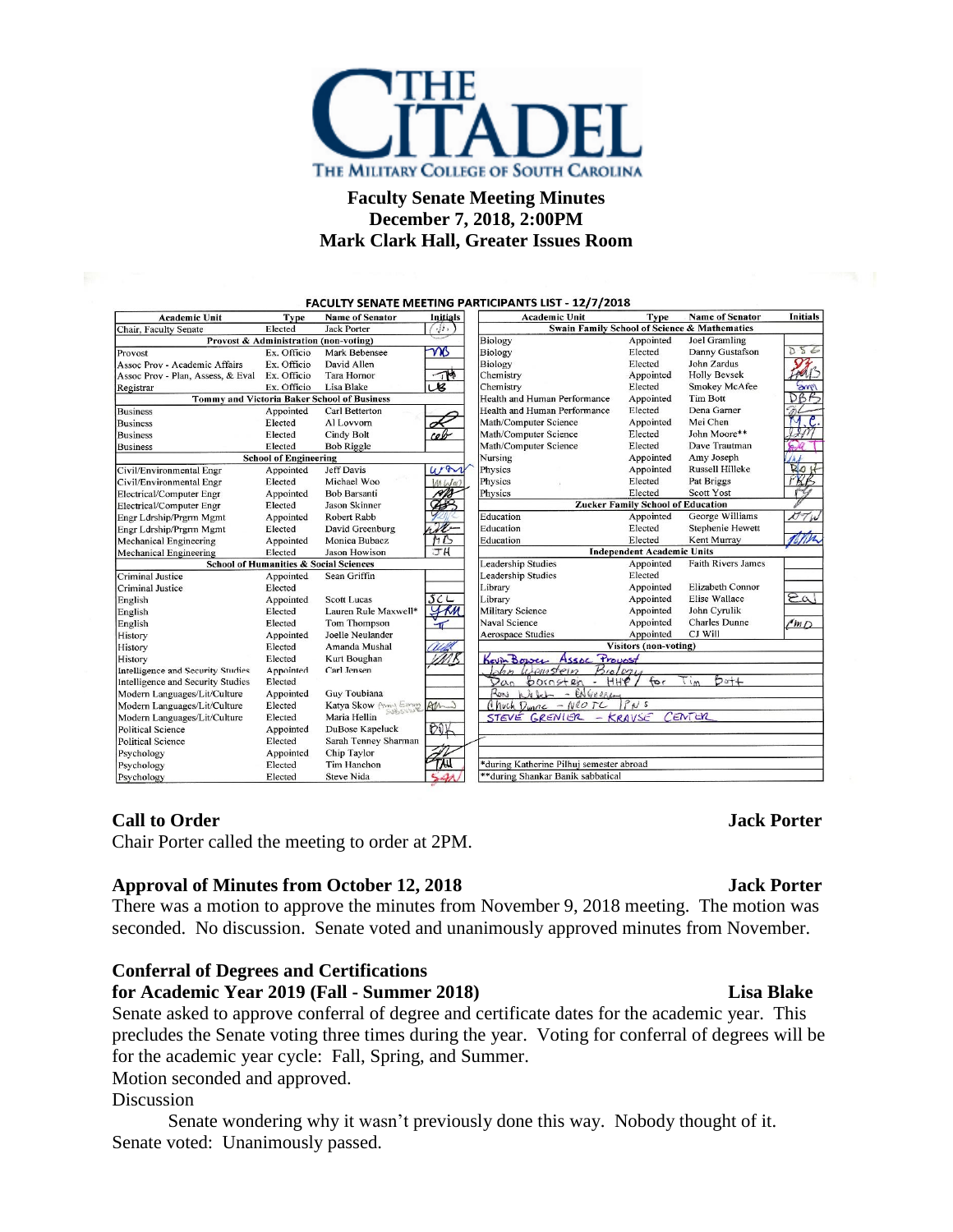## **Undergraduate Curriculum Committee Jason Howison**

Briefly reviewed new courses and course name changes.

Motion to approve recommendations from the Undergraduate Curriculum Committee. Motion approved.

Discussion

Inquired about new nursing courses. Explained offering two nursing courses. One is a general elective in the evening and one special topics class.

Senate voted: Unanimously passed.

# **Approval of Updated Tenure and Promotion Standards for Civil Engineering/Construction Engineering Department** Jeff Davis

## Reviewed updated standards.

Motion to approve. Approved and seconded.

Discussion

Verified these are not two separate departments but two different degree programs within one department.

Member inquired what the new features of this standard are. Explained this will allow assistant professors to go up early for tenure and early for promotion.

Senate voted: Unanimously passed.

## **Approval of Updated Tenure and Promotion Standards for Electrical and Computer Engineering Department Robert Barsanti**

Reviewed document and explained mostly administrative changes. Used to have five standards and are now at three.

Motion to approve document. Motion approved and seconded.

Discussion

Inquiry regarding evaluation procedure for teaching. The T&P Standards mentions student evaluations for instruction and student evaluation for learning. Are they two different evaluations? It was explained that there are two separate student evaluations; one the college conducts and the other is within the School of Engineering.

Senate voted: Unanimously passed.

## **Update from the Provost** Mark Bebensee **Mark Mark Bebensee**

1. Reviewed and reminded faculty of the final exam policy. Provided handout of the policy which is located on the registrar's webpage: <http://www.citadel.edu/root/registrar-exam-schedules/policy>

2. Update on Provost Search Four candidates were interviewed, an offer has been made, and we are awaiting a response. If this person accepts the position, he/she would start in June since he/she has to finish out the school year where he/she is.

## **Update from the Citadel Parking Advisory Committee Jeff Davis/Kevin Bower**

Received three good recommendations from consultants:

- 1. Parking structure to increase capacity
- 2. Restrict cadet parking
- 3. Convert landfill area into parking area

Consultants provided a detailed report regarding how much parking we actually have versus the demand. Available online for review.

The committee met and determined:

- Capacity needs to be addressed as the campus grows
- Fees need to stay where they are or be reduced moving forward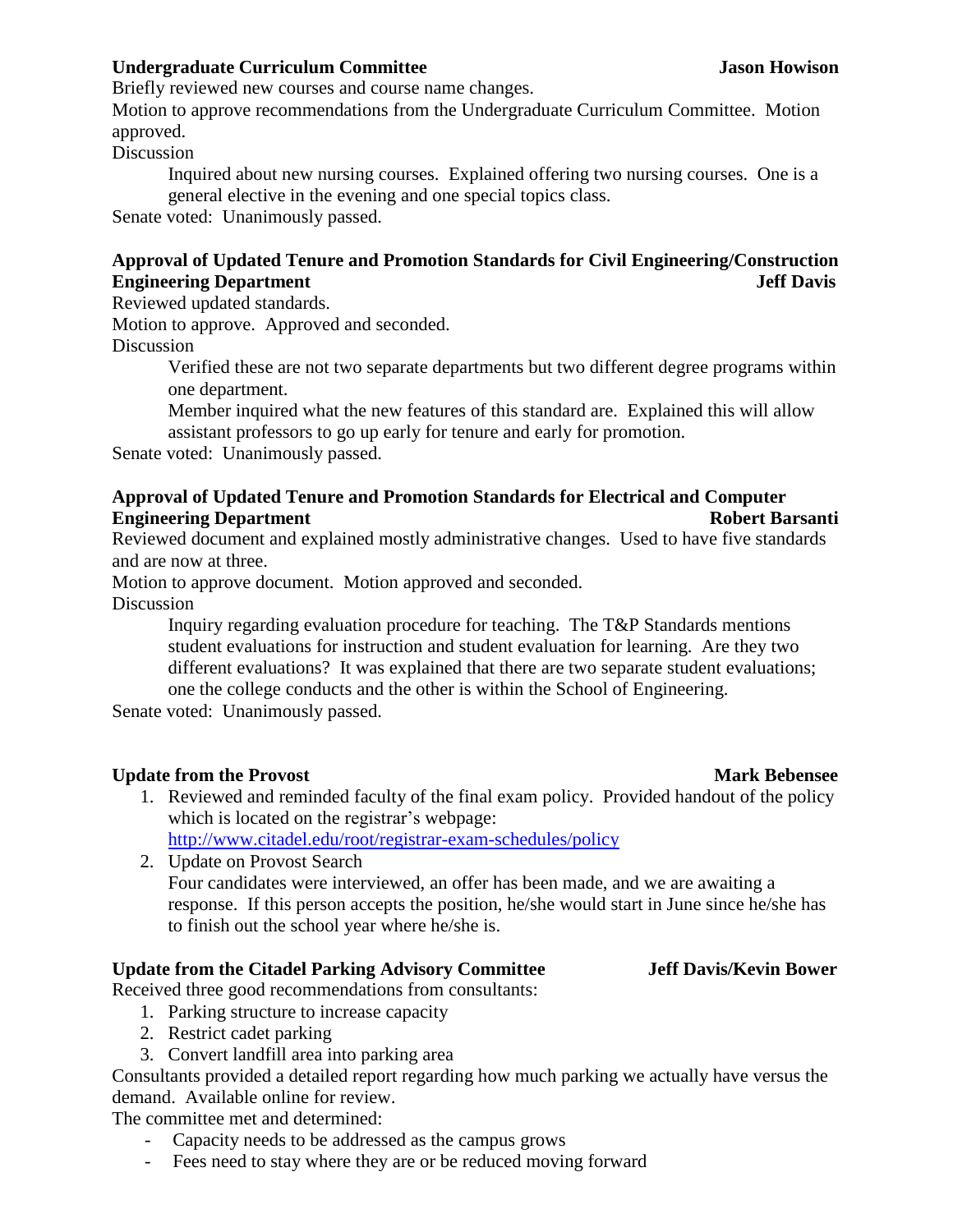- Citadel consider developing the landfill site or restrict cadet parking by class or by academic or military standards

BOV voted to begin investing the development and design of the landfill site.

Parking garage is no longer an option for next year and might be re-visited in the future. Discussion

Inquired who would be parking at the landfill site. Explained students could park there and faculty/staff could use the site as well with the possible reduction in parking fees due to the location.

Inquired about walkway/lighting/security measures (cameras). Explained committee has been tasked to look at the safety of that area but has to be investigated due to environmental factors. More to come on that.

Landfill site would provide approximately 500 spaces and possibly more if we even need that many.

Inquiry about Capers and the parking challenges coming with the new building. Explained new Capers building is the priority and do not want this project to interfere with that. Committee was tasked to provide a means for parking without messing up the Capers project.

Kevin Bower asked Senators to share this information in the respective schools and departments.

# **Senate Announcements** Senators

Scott Lucas stressed the importance of keeping to the final exam schedule indicating that allowing students to take exams during the final week of classes can hinder their performance on final projects and final papers that are due without worrying about a final.

Tom Thompson talked about upcoming Cadet Life Committee meeting and addressing scheduling and mess hall issues at that meeting; he will provide update at the next meeting.

CSI survey has been sent out and responses are coming in.

David Allen requested the final document for the early tenure and promotion. Explained FTPC doesn't have an updated document listing all the changes that were approved by the Senate and FTPC needs that to act upon. Departments are looking to put their folks up for early tenure but the document that FTPC is working with doesn't reflect the new updates. Explained the wording was previously approved and the language has been updated but FTPC doesn't seem to think that's true. FTPC needs a document to act upon. Chair explained that the Senate approved all language changes which needs to be formally incorporated in document. Chair will research documents/minutes showing language approval and provide updated information to FTPC. FTPC should proceed on the approved language and await updated document.

Lisa Blake reminded everyone that:

- Final grades are due by December  $17<sup>th</sup>$  at  $10:00$ am.
- Registration closes on Dec  $11<sup>th</sup>$  at 8:30am for cadets.
- Roster exchange for joint classes at CofC will begin when we return from break.

# **Future Business Jack Porter**

1. Memorandum for 3-601 and approval of T&P Standards

Current language needs to be updated. T&P Committee to update this in the Spring and provide clarification.

Suggestion to have Chair of FTPC attend Faculty Senate Meeting to ensure issues and getting communicated.

2. Committee Assignments and Attendance